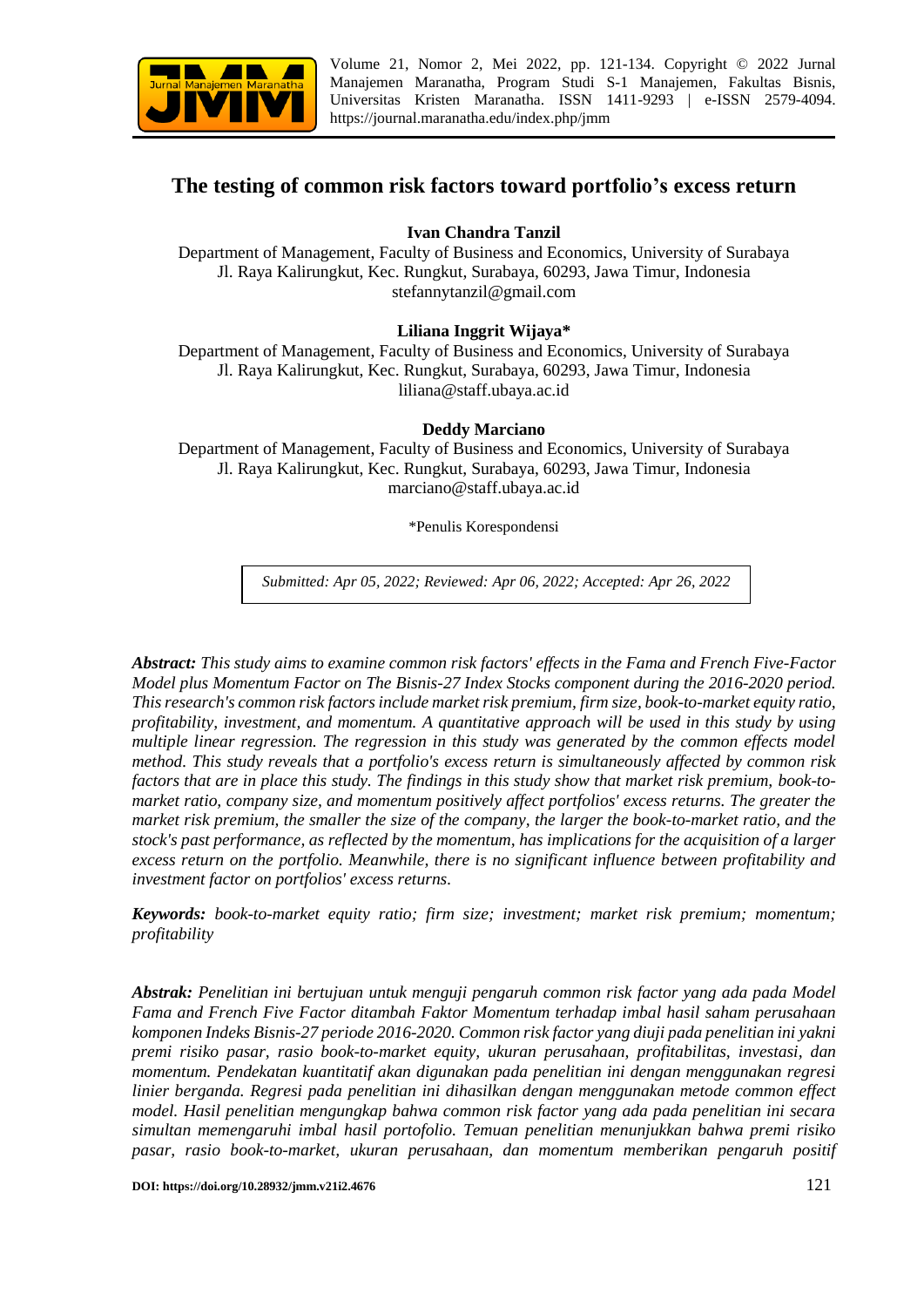*terhadap kelebihan imbal hasil portofolio. Semakin besar premi risiko pasar, semakin kecil ukuran perusahaan, semakin besar book-to-market equity ratio serta kinerja masa lalu saham yang direfleksikan oleh momentum berimplikasi terhadap perolehan kelebihan imbal hasil portofolio yang semakin besar. Sementara itu, tidak ditemukan adanya pengaruh profitabilitas dan investment terhadap kelebihan imbal hasil portofolio secara signifikan.*

*Kata kunci: investasi; momentum; premi risiko pasar; profitabilitas; rasio book-to-market equity; ukuran perusahaan*

### 1 **INTRODUCTION**

Every investor basically expects a return on their investment. According to Hardjopranoto (2020), investment is an act of delaying consumption for asset ownership to obtain a return on it. In investing, investors will encounter uncertainty. Changes in dynamic world conditions make expectations often do not match actual conditions. Differences between expectations and actual conditions can interfere with the achievement of investors' goals. The difference between expectations and actual conditions is referred to as risk. The achievement of economic value must be accompanied by the willingness of the perpetrators to "take" risks (Hardjopranoto, 2020).

There are a number of models that explain the relationship between risk and return, one of which is the Capital Asset Pricing Model (CAPM) that was developed by Lintner (1965) and Sharpe (1964). CAPM can explain the relationship of market returns as a systematic risk with expected returns. The CAPM is an important "milestone" in finance because it is able to compute the opportunity cost of capital, which cannot be described quantitatively (Hardjopranoto, 2020).

Over time, many people have doubted the effectiveness of the CAPM model. The weakness of the CAPM model can be seen from the use of market returns as the only risk consideration. The use of market factors as a primary factor in risk measurement is considered inappropriate. The many factors other than market factors that affect asset returns and risk are reasons for doubt about the effectiveness of the CAPM. Early on, Lintner (1965) showed results against the CAPM. In addition to being judged not to have sufficient factors, Basu (1977) found that the CAPM method did not even give better returns than the calculation of a portfolio with a low price earning ratio.

Fama & French (1992) found that there are a number of other factors that influence expected returns, apart from market factors. Fama & French (1992) assume that book-to-market equity and firm size have a significant effect on portfolio excess return. The bigger the company, the more difficult it will be to increase its profits. On the other hand, the smaller the book-to-market equity value, the greater the chance that the stock price will jump toward its fair value. Furthermore, Fama & French (1993) 'perfected' the CAPM by including book-to-market equity ratio and firm size.

Over time, previous findings were further developed. Jegadeesh & Titman's (1993) revealed that following the momentum was able to provide significant abnormal returns. The momentum strategy is carried out by buying the winning shares and selling the losers' shares. Grinblatt et al. (1995) find that funds that follow a momentum strategy perform better before management fees and transaction fees. According to these findings, Carhart (1997) added momentum to the Fama-French (1993) model. Then the model created by Carhart (1997) is known as the four-factor model.

In subsequent developments, Fama & French (2014) found that there were a number of other factors that influenced excess stock returns. Fama & French (2014) published a model that is able to explain the return factor better than The Three-Factor Fama-French Model (1993), which was later referred to as the Five-Factor Fama-French (FF5) model. In the FF5 model, profitability and investment variables as factors that affect portfolio excess returns was added. The addition of investment and profitability factors into the model is based on empirical findings that these two factors are able to explain the average yield generated by the BE/ME ratio factor. The dividend discount model and the market value formula of Miller & Modigliani (1961) were used by Fama & French (2014), which describe the relationship between probability expectations and expected returns. In the equation used, it is explained that the higher the expected earnings, the higher the expected returns. The equation shows that the fair value of shares is obtained from discounting earnings per share minus changes in book value per share. Thus, if the greater the change in investment seen from the book value is compared to the change in earnings per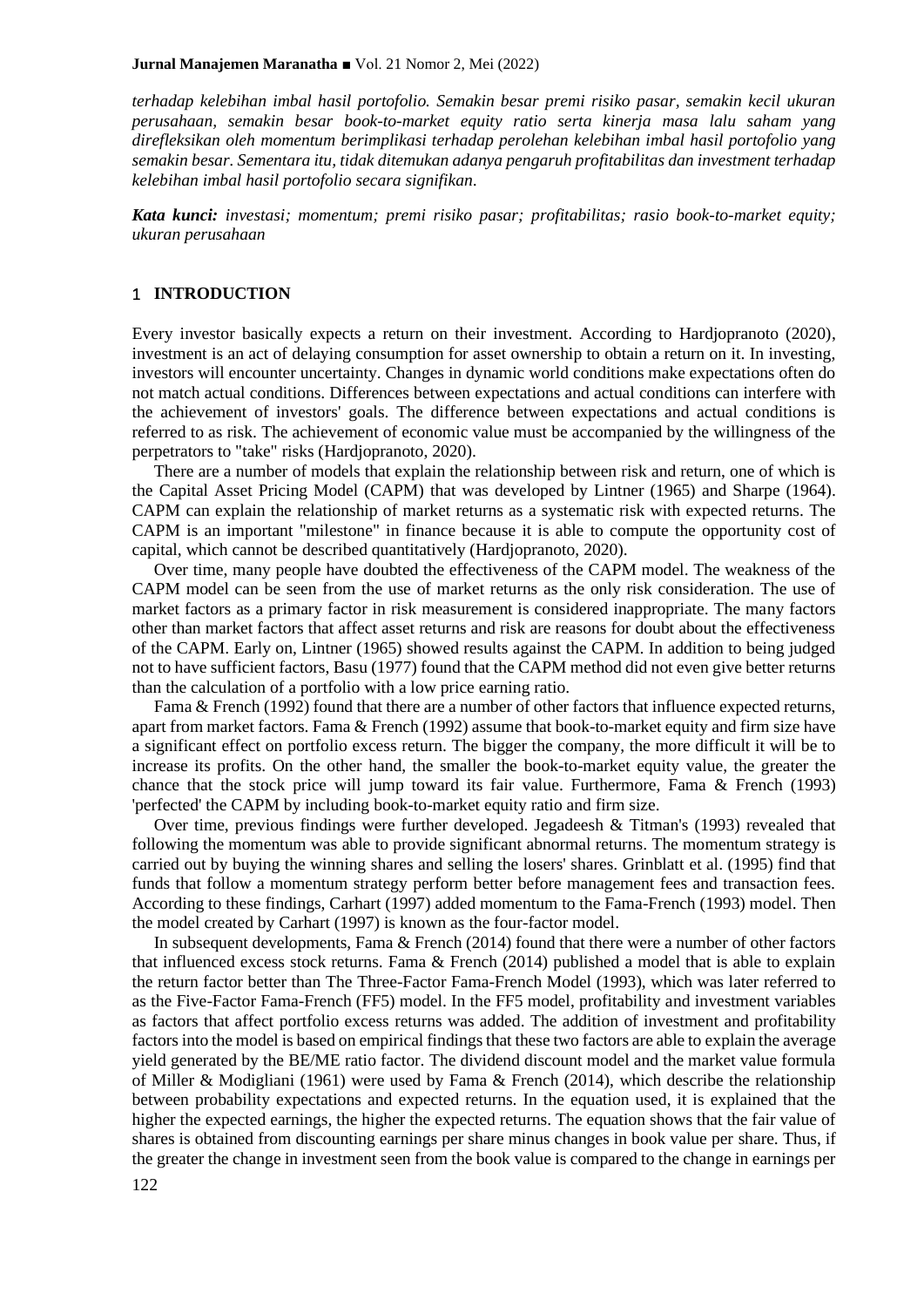share, the fair value will be lower. The low fair value will have implications for the returns to be obtained.

Hendra et al. (2017) found that firm size and market return had a significant positive effect on excess return, but no effect was found. Book-to-market and momentum significantly. Wijaya et al. (2017) found that almost all the factors of The Five-Factor Fama Model had a significant effect on excess stock returns, except for the HML factor. Meanwhile, Zheng et al. (2020) revealed that market return, SMB, and HML have a significant positive effect on stock returns in Indonesia. This is different to what Wijaya et al. (2017), Zheng et al. (2020) had found, that RMW and CMA actually have a significant negative effect. In the WML variable, Zheng et al. (2020) and Hendra et al. (2017) both showed insignificant results. The findings of various results raise the desire to further investigate the influence of common risk factors on returns.

The capital market in Indonesia, which is still developing, has different characteristics from the stock market of developed countries such as the United States (Wijaya et al., 2017). Stock price volatility in developing countries is higher than volatility in developed countries (Tandelilin, 2010). In line with volatility, the portfolio's excess return of the Indonesian capital market is able to exceed the capital market in developed countries (Salomons & Grootveld, 2003). The different characteristics of the capital market raise the question of whether The Fama-French Five-Factor Model in Indonesia is in accordance with the findings of Fama & French (2014), as well as the influence of the momentum factor on returns. Therefore, research on six common risk factors was conducted to examine their effect on portfolio excess stock returns in Indonesia, especially The Bisnis-27 Index in the 2016-2020 period.

# 2 **METHOD**

This research is included in basic research with the aim of conclusive research. This study will test the hypothesis of The Five-Factor Fama-French Model plus the momentum factor (common risk factors). This type of research is causal, with the aim of knowing whether the market risk premium, book-tomarket equity, firm size, profitability, investment, momentum, and have an effect on portfolio excess returns. This study used a quantitative approach. The approach used in this study is a quantitative approach using data analysis in the form of statistical analysis.

## *2.1 Research variable*

Excess stock returns will be used as the dependent variable. Dependent variable means as the variable that is being measured and depends on the change of independent variables. At the same time, the independent variable defined as the variable that can be manipulated and not influenced by any other variables. The market risk premium, book-to-market equity ratio, firm size, profitability, investment, and momentum will be the independent variable.

## *2.1.1 Excess Return Portfolio (Ri-Rf)*

Returns can be calculated from the comparison of the closing prices of listed companies. The yield variable can be measured by the natural logarithm of the closing price of the stock divided by the share's closing price of the previous period. Once the yield is known, then the portfolio excess return can be calculated. According to Hardianto (2009), the portfolio excess return is the difference in stock returns minus the risk-free rate of return.

# *2.1.2 Market Risk Premium (Rm-Rf)*

Market risk premium measures the difference between the overall average stock market return minus the risk-free return. Information on market returns will be obtained from the natural logarithm of the difference in the JCI Stock Index every month. After finding the market yield, this yield is then subtracted from the risk-free rate of return. A risk-free rate of returns is obtained from The Bank Indonesia 7 Days Reverse Repo Rate (BI7DRR) on a monthly basis.

## *2.1.3 Firm Size (SMB)*

Firm size is a value that can indicate the size of the company (Komara et al., 2020). Total assets, sales, or market capitalization are the indicators of how big the size of the company is. The size of the company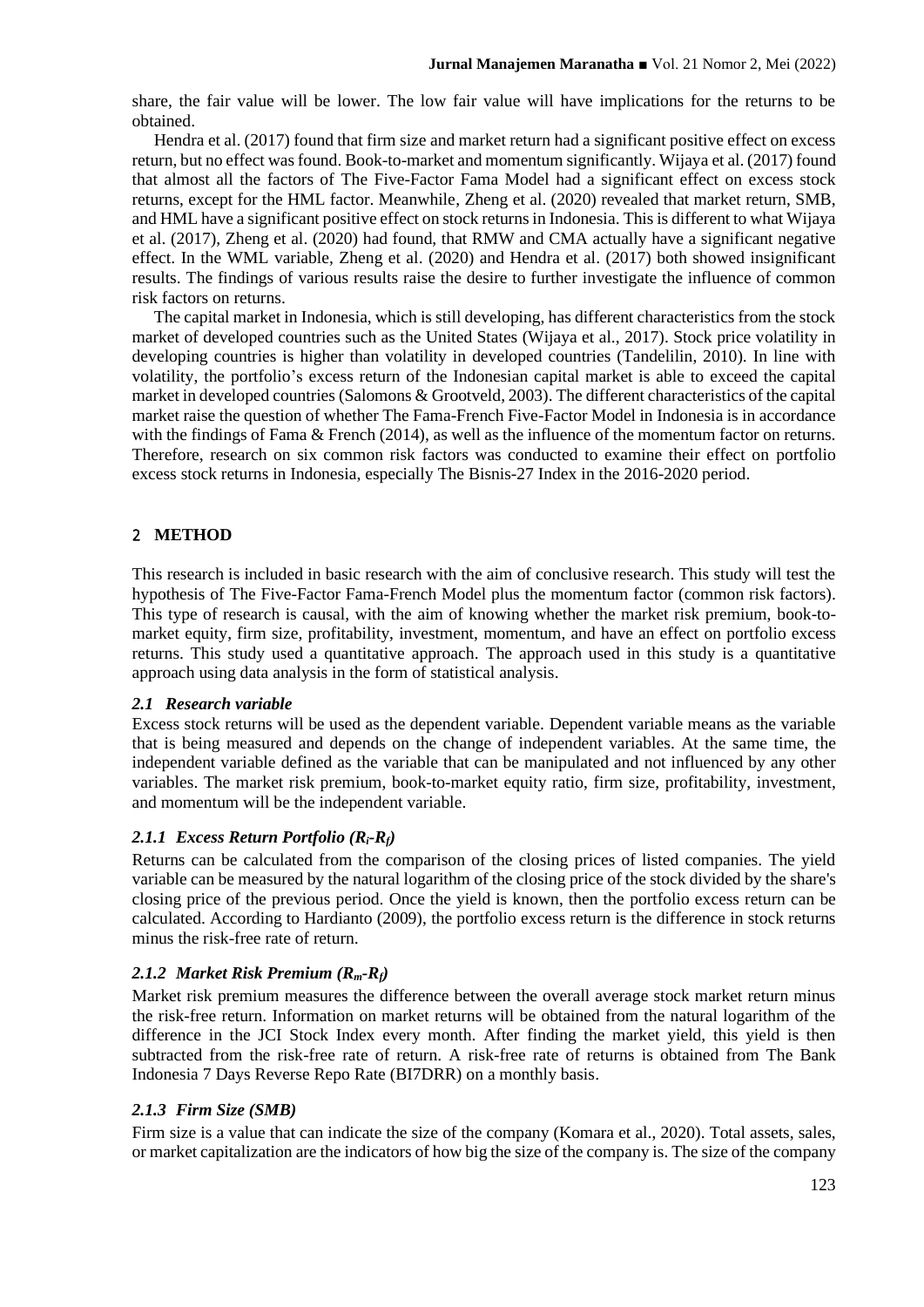correlates directly with the size of its market capitalization. Stocks can then be categorized into largesized companies (B) and small-sized companies (S). The division of shares into large and small groups is separated by the median value.

# *2.1.4 Book-to-Market Equity (HML) Ratio*

Book-to-market equity (BE/ME) is a ratio that shows the result of a comparison between the book value of equity and its market value. On this factor, stocks will be grouped into stocks with low BE/ME (L), medium (M), and high (H). Group H represents 30% of the company's shares with the highest BE/ME ratio, and group L represents 30% of the shares with the lowest BE/ME ratio. While the rest can be classified as companies with a medium BE/ME ratio (neutral/ medium). HML is the difference in returns from high BE/ME ratio shares with low BE/ME ratios (Hardianto, 2009).

# *2.1.5 Profitability-Robust Minus Weak (RMW)*

Robust minus Weak (RMW) is a proxy in comparing company profitability. Profitability can be measured in various ways, but this research will focus on looking at the ROE ratio. The robust (R) stock group is 30% of stocks with the highest ROE value. Meanwhile, the weak stock group is 30% of the stocks that have the lowest ROE value.

# *2.1.6 Investment-Conservative Minus Aggressive (CMA)*

Conservative minus Aggressive (CMA) is a proxy for comparing the investment level of a number of companies. The investment shows how big the company's investment level is, which is indicated by changes in asset value each period. Companies that are in the 30th percentile or 30% of companies with low investment levels will be categorized as conservative firms. Meanwhile, companies at least or higher than the 70th percentile will be classified as aggressive companies.

# *2.1.7 Momentum-Winner Minus Loser (WML)*

Winner minus Loser (WML) is a proxy in comparing the momentum performance of companies' shares. Momentum shows how much the company's stock is performing. Stocks will be grouped based on their performance over the last 12 months. As much as 30% of the shares of low-performing companies will be categorized as loser companies. Meanwhile, 30% of the shares of companies with the highest performance will be classified as winners.

## *2.2 Population and sample*

All stocks listed in The Bisnis-27 Index on the Indonesia Stock Exchange during the 2016-2020 period are used as the population. The characteristics of the sample that can be said to meet the requirements: (1) Are shares of the component companies of The Bisnis-27 Index on the Indonesia Stock Exchange for the period 2016-2020; (2) Shares consistently stay on The Bisnis-27 Index during 2016-2020; (3) The historical data on closing prices of shares are available in full for the period 2016-2020; (4) The complete quarterly financial report information is available on the IDX website or the company's website for the 2016-2020 period; (5) The sample company must record a positive equity value during the 2016- 2020 period.

# *2.3 Model*

Analysis of the linear relationship between the hypothesized variable in this study will use a multiple linear regression test. There are five independent variables in this study, namely market risk premium, firm size, book-to-market eqity ratio, profitability, investment, and momentum. Meanwhile, there is only one dependent variable, namely portfolio excess stock return. The Five-Factor Fama-French Model plus the Momentum Factor can be expressed in the regression model as follows:

 $R_{i,t} - R_{f,t} = \alpha_i + \beta_1(R_{m,t} - R_{f,t}) + \beta_2SMB + \beta_3HML + \beta_4RMW + \beta_5CMA + \beta_6WML + \epsilon$ .........(1) Information:

| Ri.t -Rf.t | $=$ | Excess return portfolio                                                       |
|------------|-----|-------------------------------------------------------------------------------|
| Rm.t -Rf.t | $=$ | Market risk premium                                                           |
| $\alpha$ i | $=$ | Intercept regression                                                          |
| <b>SMB</b> | $=$ | The Return on the small company's stock portfolio is reduced by the return on |
|            |     | the large company's stock portfolio                                           |
| <b>HML</b> | $=$ | Returns on high BE/ME ratio stock portfolios minus low BE/ME ratio stock      |
| 124        |     |                                                                               |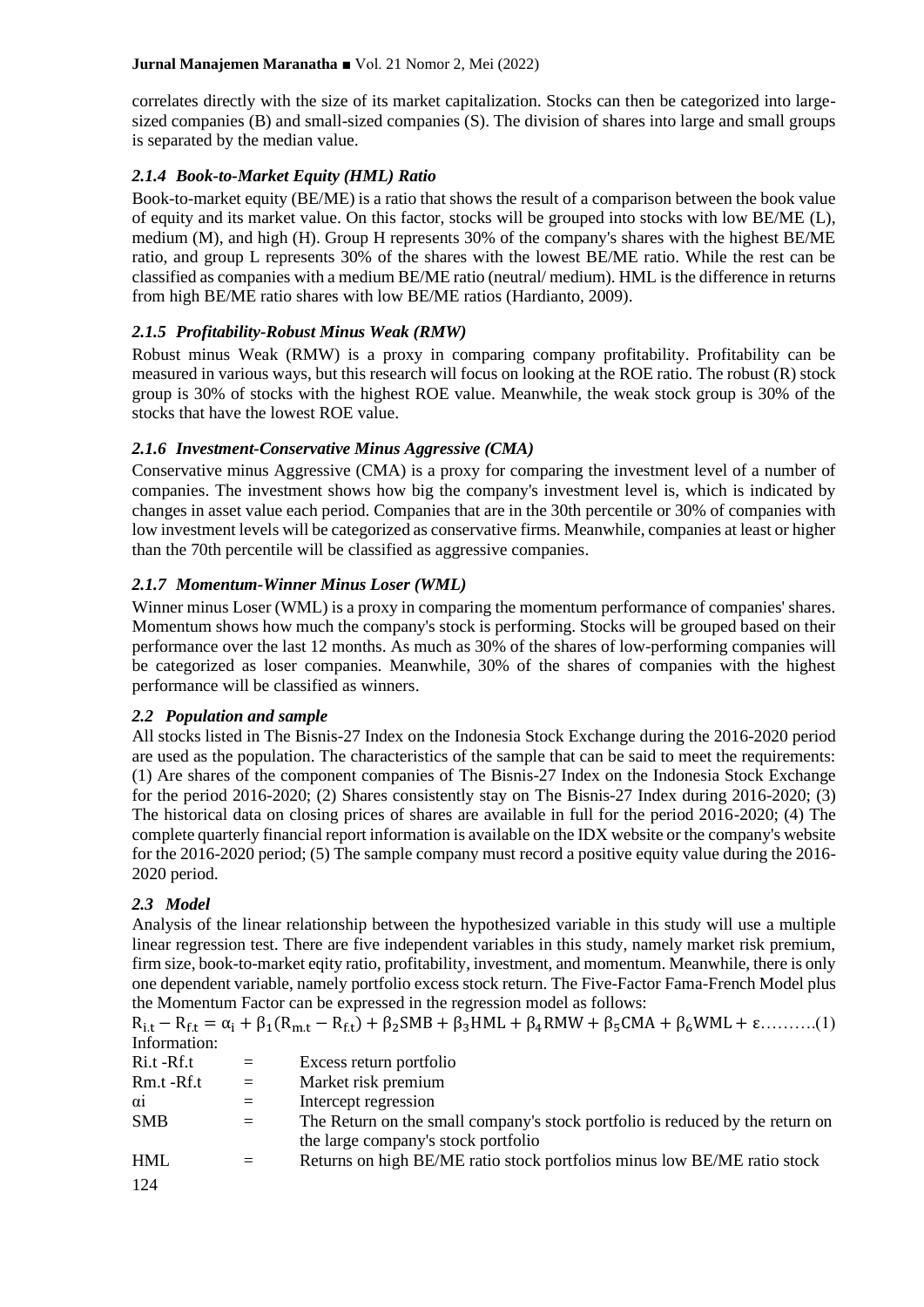|     | portfolio returns                                                                |
|-----|----------------------------------------------------------------------------------|
| $=$ | Return on the company's stock portfolio robust minus the yield of a weak stock   |
|     | portfolio                                                                        |
| $=$ | The yield on the conservative company's stock portfolio is reduced by the return |
|     | on the aggressive stock portfolio                                                |
| $=$ | Winner's stock portfolio is reduced by the return on the loser's stock portfolio |
|     | Regression coefficient<br>$=$                                                    |
|     | $\beta$ 1; $\beta$ 2; $\beta$ 3; $\beta$ 4; $\beta$ 5; $\beta$ 6                 |

## 3 **RESULTS AND DISCUSSION**

#### *3.1 Descriptive analysis*

Table 1 shows that there were 1440 observations with a total of twenty-four cross-sections. Statistical information is processed from portfolio performance which contains 18 of The Bisnis-27 Index' stocks for the 2016-2020 period that meet the criteria. The average positive ER value indicates that during 2016-2020, investing in 18 shares of The Bisnis-27 component was able to provide positive excess returns and exceed the market premium (JCI). The market risk premium also showed positive results, where the performance of shares on the Indonesia Stock Exchange Index (Jakarta Composite Index or JCI) was able to provide returns that exceeded the BI7DRR level for the last five years. Table 1 also shows that HML, RMW, and WML have a positive average value. This value indicates that companies with high book-to-market equity ratios, high profitability, and historically 12 months of showing stocks with good performance tend to produce greater yields. On the other hand, SMB and CMA show negative values. A negative variable value indicates that large company shares and investing aggressively tend to generate better stock performance.

Table 1. Descriptive statistic

|                                    | ER       | <b>MRP</b> | <b>SMB</b>  | <b>HML</b>             | <b>RMW</b> | <b>CMA</b>                                                                          | <b>WML</b> |
|------------------------------------|----------|------------|-------------|------------------------|------------|-------------------------------------------------------------------------------------|------------|
| Mean                               | 0.007906 | 0.000239   | $-0.003327$ | 0.000665               | 0.010680   | $-0.002956$ 0.023081                                                                |            |
| Median                             | 0.012107 | 0.004781   |             | $-0.000895 - 0.000191$ | 0.001214   | 0.002405                                                                            | 0.018214   |
| High                               | 0.330811 | 0.087149   |             | 0.131876 0.123325      | 0.379599   | 0.082645                                                                            | 0.230907   |
| Lowe                               |          |            |             |                        |            | $-0.609225$ $-0.187094$ $-0.104382$ $-0.133866$ $-0.112143$ $-0.137114$ $-0.086586$ |            |
| <b>Standard Deviation</b>          | 0.076814 | 0.041923   | 0.043374    | 0.056610               | 0.071364   | 0.048680                                                                            | 0.060503   |
| Number of                          |          |            |             |                        |            |                                                                                     |            |
| <b>Observations</b>                | 1440     | 1440       | 1440        | 1440                   | 1440       | 1440                                                                                | 1440       |
| Course Eviewell output (processed) |          |            |             |                        |            |                                                                                     |            |

Source: Eviews10 output (processed)

### *3.2 Regression analysis*

Table 2 describes the relationship of the independent variables of market risk premium (R*m*-R*f*), small minus big, and high minus low to the excess return portfolio  $(R_i-R_f)$ . This equation has an intercept value of 0.0067, which indicates that if the independent variable is zero, then the portfolio excess return value is 0.008034. In addition to producing a linear equation model, Table 2 also shows other information. Table 2 shows that the adjusted R-squared value is 0.549495. The adjusted R-squared value shows that MRP, SMB, HML, RMW, CMA, and WML are able to explain their effect on the excess return portfolio  $(R_i-R_f)$  by as much as 54.95% during the 2016-2020 period. Meanwhile, 45.05% of the excess return portfolio was explained by factors other than MRP, SMB, HML, RMW, CMA, and WML.

Partially, the influence of the MRP, SMB, HML, RMW, CMA, and WML varies on the stock excess returns. The influence of the six common risk factors can be seen from the various coefficient values. MRP, SMB, HML, and WML show positive coefficient values. Therefore, the larger the market risk premium  $(R_m-R_f)$ , the smaller the size of the company, the greater the book-to-market ratio, and the historical stock performance has implications for the greater excess of stock returns. Meanwhile, the tvalue of the RMW and CMA variables shows a value below the t-table value of 1.9616. Based on the value of t arithmetic, it can be said that there is no effect of ROE level as a proxy for profitability and changes in assets as a proxy for investment returns on the stock.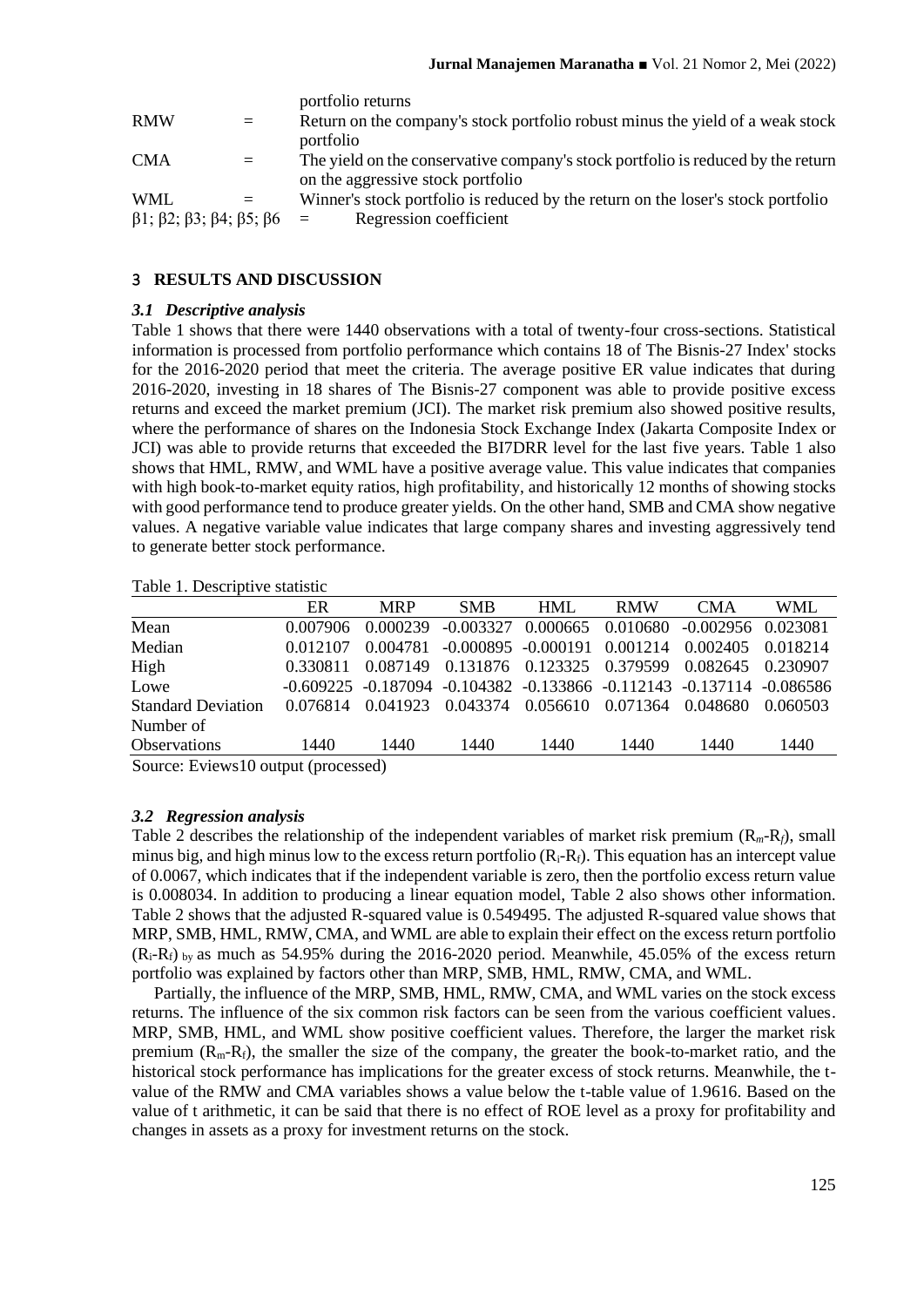| * *****                   |             |             |              |                   |
|---------------------------|-------------|-------------|--------------|-------------------|
| Variable                  | Coefficient | t-Value     | Probability  | <b>Hypothesis</b> |
| $\mathsf{C}$              | 0.006700    | 4.515719    | $0.0000$ *** |                   |
| <b>MRP</b>                | 1.269291    | 32.96833    | $0.0000$ *** | $+$               |
| <b>SMB</b>                | 0.122215    | 3.673489    | $0.0002***$  | $+$               |
| <b>HML</b>                | 0.103200    | 3.644945    | $0.0003***$  | $+$               |
| <b>RMW</b>                | $-0.034178$ | $-1.290631$ | 0.1970       | $+$               |
| <b>CMA</b>                | 0.020442    | 0.642596    | 0.5206       | $+$               |
| <b>WML</b>                | 0.072176    | 2.844353    | $0.0045***$  | $+$               |
| R-squared                 | 0.551373    |             |              |                   |
| Adjusted R-squared        | 0.549495    |             |              |                   |
| <i>F-statistics</i>       | 293.5322    |             |              |                   |
| Probability (F-statistic) | 0.000000    |             |              |                   |

Table 2. Multiple linear regression test results panel data Fama-French Model 5 Factors plus Momentum Factor

Source: Eviews 10 Output (processed)

\*, \*\*,\*\*\*: Significant at level 0.10, 0.05 and 0.01

Notes:

C: Intercept (constant)

MRP: Market risk premium (Rm -Rf)

SMB: Small minus big

HML: High minus low

RMW: Robust minus weak

CMA: Conservative minus aggressive

WML: Winner minus loser

The results of the regression, showed by Table 3, describes the effect of the independent variables on the excess return in each portfolio. There are 24 portfolios that were tested by regression. If you look at each portfolio, the influence of the six common risk factors on the excess return on the portfolio can be captured more clearly. The magnitude of the influence of the common risk factor can be seen in the adjusted R-square regression value for each portfolio. A high adjusted R-square value indicates that the influence of the six common risk factors on portfolio returns is also getting bigger. The lowest adjusted R-squared value is in the S/N portfolio. The highest adjusted R-squared is in the S/W portfolio with an adjusted R-square value of. The average adjusted R-square value for each portfolio is 0.732763. Meanwhile, the lowest adjusted R-square value is in the S/N portfolio at 0.483221.

Table 3. The multiple linear regression test results on The Fama-French Five Factors Model and Momentum Factor in each portfolio

| Size factors and book-to-market ratio                                                          |                        |               |                                                                                     |                |                |             |             |             |  |
|------------------------------------------------------------------------------------------------|------------------------|---------------|-------------------------------------------------------------------------------------|----------------|----------------|-------------|-------------|-------------|--|
|                                                                                                | Regression coefficient |               |                                                                                     |                |                |             |             |             |  |
| Portfolio                                                                                      | Intercept              | <b>MRP</b>    | <b>SMB</b>                                                                          | HML            | <b>RMW</b>     | CMA         | WML         | adj. $R2 -$ |  |
| S/L                                                                                            | 0.004406               | 1.544555***   | 0.549529***                                                                         | $-0.476530***$ | 0.074405       | 0.140483    | 0.076730    | 0.760126    |  |
| S/M                                                                                            | 0.003582               | 1.322007***   | 0.418324***                                                                         | 0.069496       | $-0.075166$    | $-0.021273$ | 0.113659    | 0.643130    |  |
| S/H                                                                                            | $0.011631**$           | 1.023264***   | 0.848789***                                                                         | 0.737087***    | $-0.056977$    | $-0.060712$ | 0.035006    | 0.879263    |  |
| B/L                                                                                            | $0.007570**$           | $0.906707***$ | $-0.320352***$                                                                      | $-0.217625***$ | $-0.018865$    | $-0.117888$ | 0.066276    | 0.647185    |  |
| B/M                                                                                            | $0.011703**$           | 1.555121***   | $-0.243395*$                                                                        | $-0.021080$    | $-0.151390$    | 0.093078    | 0.051118    | 0.716943    |  |
| B/H                                                                                            | 0.000346               | 1.427998***   | $-0.619612***$                                                                      | $0.568758***$  | 0.112517       | 0.083308    | 0.108001    | 0.854372    |  |
|                                                                                                |                        |               | Portfolio formed according to the characteristics of size and profitability factors |                |                |             |             |             |  |
|                                                                                                | Regression coefficient |               |                                                                                     |                |                |             |             |             |  |
| Portfolio                                                                                      | Intercept              | <b>MRP</b>    | <b>SMB</b>                                                                          | <b>HML</b>     | <b>RMW</b>     | <b>CMA</b>  | <b>WML</b>  | adj. $R2 -$ |  |
| S/W                                                                                            | $0.010796*$            | 1.169002***   | $0.721441***$                                                                       | $0.204345**$   | $-0.352815***$ | $-0.109476$ | 0.046116    | 0.894433    |  |
| S/N                                                                                            | $-0.004429$            | 1.119015***   | 0.590628***                                                                         | $0.365190**$   | 0.009698       | 0.262416    | $0.266735*$ | 0.483221    |  |
| S/R                                                                                            | $0.011347*$            | 1.740909***   | $0.602752***$                                                                       | 0.006285       | 0.593669***    | 0.129317    | $-0.042891$ | 0.775108    |  |
| B/W                                                                                            | $0.010676*$            | 1563917***    | $-0.392553***$                                                                      | $-0.118674$    | $-0.743722***$ | 0.161733    | $-0.002358$ | 0.847103    |  |
| B/N                                                                                            | $0.007039*$            | 1346605***    | $-0.378309***$                                                                      | 0.071785       | $-0.049591$    | $-0.001865$ | 0.073763    | 0.786411    |  |
| B/R                                                                                            | $0.009406**$           | 0.988993***   | $-0.318926***$                                                                      | 0.089452       | $0.316491***$  | $-0.076252$ | 0.045103    | 0.584760    |  |
| Portfolio formed according to the characteristics of <i>size</i> and <i>investment factors</i> |                        |               |                                                                                     |                |                |             |             |             |  |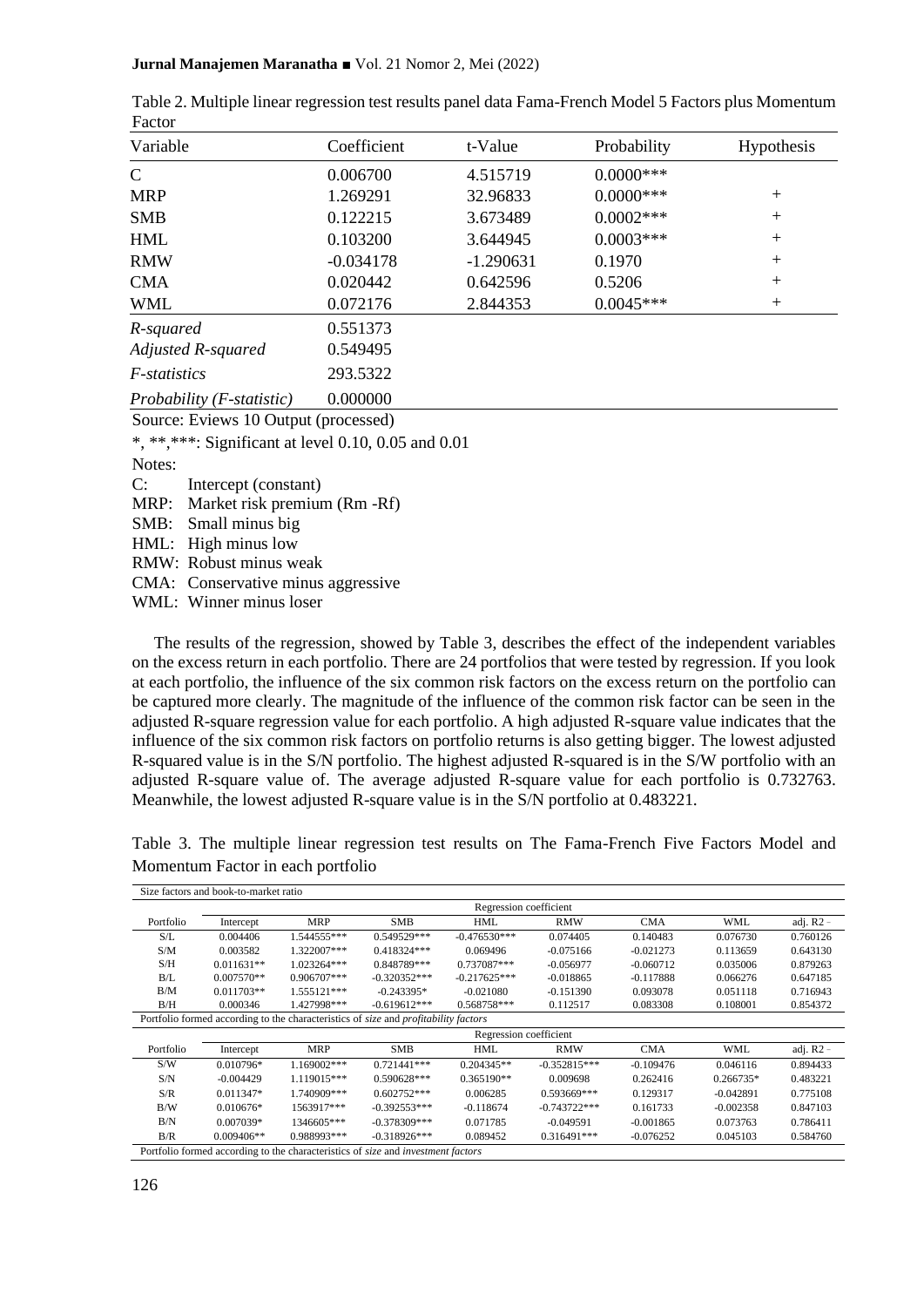|           | Regression coefficient                                                                       |             |                 |               |             |                |                 |             |  |
|-----------|----------------------------------------------------------------------------------------------|-------------|-----------------|---------------|-------------|----------------|-----------------|-------------|--|
| Portfolio | Intercept                                                                                    | <b>MRP</b>  | <b>SMB</b>      | <b>HML</b>    | <b>RMW</b>  | <b>CMA</b>     | <b>WML</b>      | adj. $R2 -$ |  |
| S/A       | 0.004436                                                                                     | 1.105513*** | 0.703831***     | 0.130633      | $-0.051742$ | 0.842707***    | 0.026184        | 0.723813    |  |
| S/N       | $0.011707*$                                                                                  | 1.291364*** | $0.556438***$   | 0.104937      | $-0.117356$ | 0.161633       | 0.160207        | 0.692329    |  |
| S/C       | 0.002982                                                                                     | 1.157258*** | $0.673426***$   | $0.265256***$ | $-0.016002$ | $-0.666175***$ | $-0.093477$     | 0.884867    |  |
| B/A       | 0.004561                                                                                     | 1.206445*** | $-0.432101***$  | 0.105043      | 0.031362    | $0.178277**$   | 0.001875        | 0.744354    |  |
| B/N       | $0.008609*$                                                                                  | 1.255525*** | $-0.321455***$  | 0.035308      | $-0.082530$ | 0.015689       | 0.064993        | 0.707898    |  |
| B/C       | 0.007257                                                                                     | 1.153888*** | $-0.328539***$  | $-0.043063$   | $-0.004840$ | $-0.329223$    | $0.155177*$     | 0.646842    |  |
|           | Portfolio formed according to the characteristics of <i>size</i> and <i>momentum factors</i> |             |                 |               |             |                |                 |             |  |
|           | Regression coefficient                                                                       |             |                 |               |             |                |                 |             |  |
| Portfolio | Intercept                                                                                    | <b>MRP</b>  | <b>SMB</b>      | <b>HML</b>    | <b>RMW</b>  | <b>CMA</b>     | WML             | adj. $R2 -$ |  |
| S/L       | $0.014304**$                                                                                 | 1.46603***  | $0.737314***$   | 0.090302      | $-0.012405$ | 0.046243       | $-0.380787***$  | 0.784811    |  |
| S/N       | 0.003539                                                                                     | 1.433691*** | $0.548413***$   | $-0.220177$   | $-0.228234$ | $-0.121394$    | 0.015083        | 0.629074    |  |
| S/W       | 0.004969                                                                                     | 1.247892*** | 0.366608***     | $0.430302***$ | $-0.029787$ | 0.021100       | $0.759625***$   | 0.823910    |  |
| B/L       | 0.002409                                                                                     | 1.008183*** | $-0.487044$ *** | $0.308937***$ | 0.016828    | $-0.085818$    | $-0.391760$ *** | 0.769801    |  |
| B/N       | 0.006816                                                                                     | 1.310476*** | $-0.240621**$   | $-0.037452$   | 0.074155    | $-0.022260$    | 0.095382        | 0.699946    |  |
| B/W       | 0.005135                                                                                     | 1.118619*** | $-0.301416**$   | 0.028282      | $-0.057965$ | $-0.033033$    | 0.482472***     | 0.582451    |  |

Source: Output Eviews 10

\*, \*\*,\*\*\*: Significant at level 0.10, 0.05 and 0.01

Notes:

- S/L: The stock portfolio is small and has a low book-to-market ratio
- S/M: Portfolio of small stocks with a medium book-to-market ratio<br>S/H: Portfolio of stocks that are small in size and have a high book
- Portfolio of stocks that are small in size and have a high book-to-market ratio
- B/L: The portfolio of stocks is large and has a low book-to-market ratio
- B/M: The portfolio of stocks is large and has a medium book-to-market ratio
- B/H: The stock portfolio is large and has a high book-to-market ratio
- S/W: Portfolio of small and weak stocks (low ROE)
- S/N: Neutral stocks (medium ROE)
- S/R: Portfolio of small and robust stocks (high ROE)
- B/W: Portfolio of large and weak stocks (low ROE)
- B/N: Neutral stocks (medium ROE)
- B/R: Portfolio of large and robust stocks (high ROE)
- S/A: Aggressive stock portfolio (low asset growth)
- S/N: Neutral stocks (medium asset growth)
- S/C: Conservative stock portfolio (high asset growth)
- B/A: Aggressive stock portfolio (low asset growth)
- B/N: Neutral stocks (medium asset growth)
- B/C: Portfolio of stocks that are large and conservative (high asset growth)
- S/L: Portfolio of undersized and loser stocks (historically low-performance stocks)
- S/N: Portfolio of small and neutral stocks (medium stock historical performance)
- S/W: Portfolio of stocks of small size and winners (historical high-performance stocks)
- B/L: Portfolio of large stocks and losers (low historical performance of stocks)
- B/N: Portfolio of large, neutral stocks (medium stock historical performance)
- B/W: Portfolio of large stocks and winners (historical high-performance stocks)

### *3.3 The effect of market risk premium (Rm-Rf) on excess return portfolio (Ri-Rf)*

In accordance with the alleged hypothesis, the market risk premium (MRP) variable positively affects the excess return of the portfolio. The MRP variable produces a regression coefficient value of 1.269291. This shows that every time there is one unit change in the MRP, the portfolio excess return will change in the same direction as 1.269291 units. The probability value of the variable is 0.0000 below the significance level of 0.05, so the hypothesis  $(H_1)$ , which states that MRP has a significant positive effect on excess portfolio returns, is acceptable. Partial linear regression results for each of the 24 portfolios also strengthen the statement of the relationship between market risk premium and portfolio excess returns. In 24 tested portfolios, all portfolios simultaneously showed that MRP had a positive effect on the excess return of each of these portfolios. The results of the probability of the effect of MRP on excess return in 24 portfolios are also below the level of significance, so the effect of MRP on excess Return is significant.

Similar to previous research by Hendra et al. (2017), Wijaya et al. (2017), and Zheng et al. (2020) revealed that the market risk premium factor has a significant unidirectional effect on excess portfolio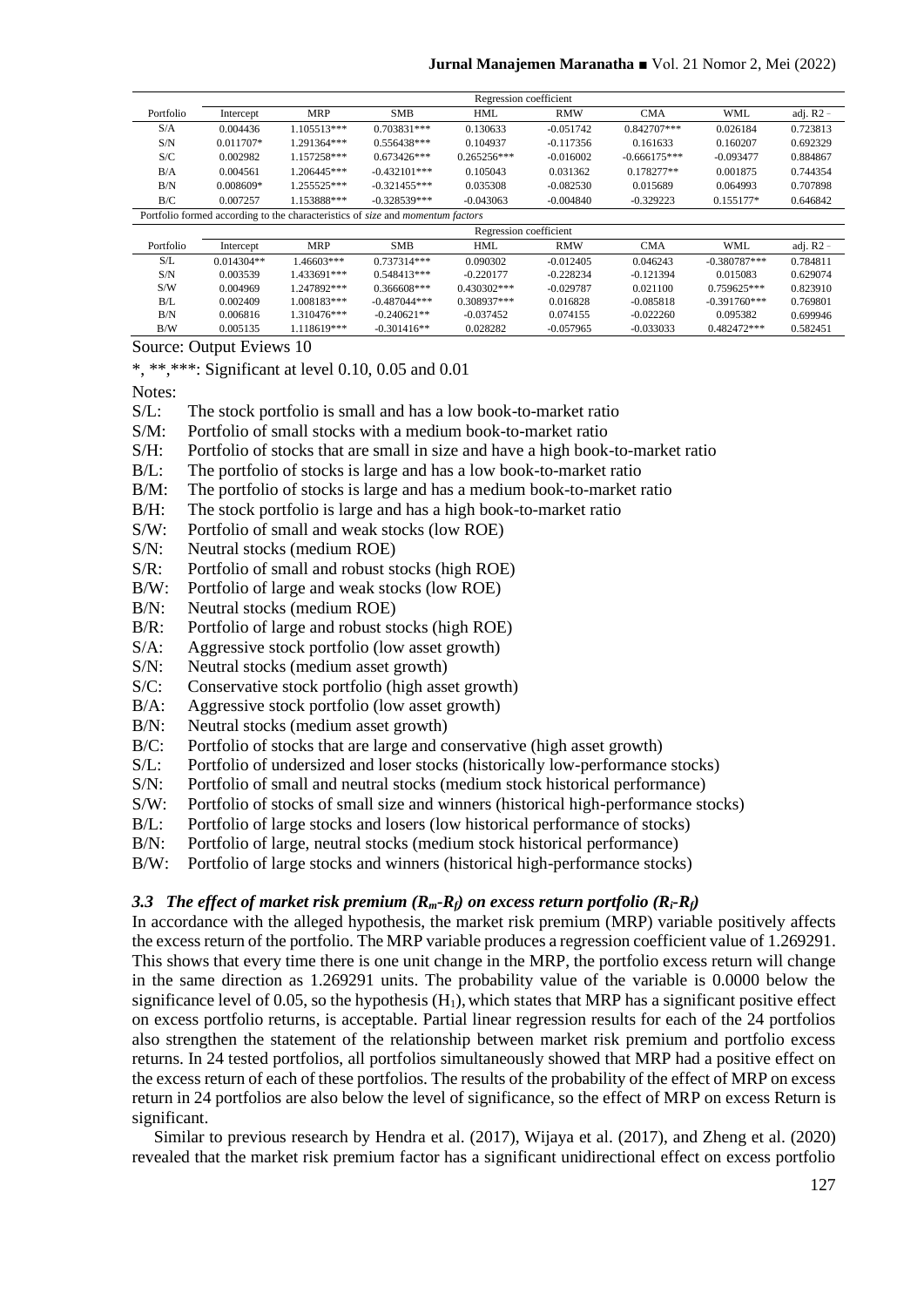returns. Studies done by Irawan & Murhadi (2012) and Komara et al. (2020) also supported this statement. The positive effect of market risk premium on portfolio excess return can be explained through the CAPM model. Referring to the CAPM model that was developed by Sharpe (1964) and further developed by Lintner (1965) and Mossin (1966), the CAPM explains how the relationship between market factors such as systematic risk and asset prices has implications for expected returns.

By looking at the CAPM model, it will be seen that market returns and the sensitivity of asset prices to market returns will have an impact on the expected returns on these assets. However, Fama & French (1992) doubt the validity of the CAPM model and refute it with evidence that there is no strong relationship between market beta and stock returns. Based on his findings, Fama-French (1993) began to develop a multifactor model that better explains returns, including the one used in this study.

There are a number of other studies that are able to refute the doubts of Fama & French (1993) regarding the factor of market returns. Bruner et al. (2008) found that the CAPM model is able to explain its effect on expected returns better when used in a market condition that is emerging, rather than in market that had already developed with higher R-squared values. Bruner et al. (2008) also found that the multifactor model does not necessarily add useful additional information, especially in emerging markets. The findings of Zheng et al. (2020) reveal that market returns have a significant positive effect on a number of 9 stock exchanges in Asia, such as China, Japan, Thailand, and Indonesia.

H1: Market risk premium positively affects excess return portfolio.

#### *3.4 The effect of SMB as a proxy of firm Size on excess return portfolio (Ri-Rf )*

The information in Table 2 shows that the factor regression coefficient is positive at 0.122215. Changes in the value of SMB worth one unit will have an impact on changes in the direction of the value of excess portfolio returns of 0.122215 units. The probability that the SMB variable affects the excess return on the portfolio is 0.0002. The probability value of the SMB variable is below the 0.05 significance level, so the hypothesis  $(H<sub>2</sub>)$  can be accepted. In accordance with the information on the SMB variable, it can be concluded that the SMB variable has a significant positive effect on portfolio excess returns.

The results of the study on the SMB variable support the findings of Fama  $\&$  French (1993), which revealed that small-sized companies tend to generate higher returns than large-sized companies. In addition, research by Hendra et al. (2017), Wijaya et al. (2017), and Zheng et al. (2020) found a positive effects of firm size on portfolio excess returns. Switzer (2012) revealed that differences in portfolio performance based on assets could be associated with different risk factors in the business cycle. The factor driving the differences in performance is the difference in interest in examining the benefits of asset allocation strategies that vary in time.

H2: SMB (firm size) positively affects excess return portfolio.

# *3.5 Effect of HML as a proxy of book-to-market equty ratio on excess return portfolio (Ri-Rf )*

Looking at the information on the results of the study in Table 2, the book-to-market ratio has given the expected results. In the regression, HML as a proxy for the book-to-market equity ratio has a regression coefficient of 0.103200. Each increase or decrease in the book-to-market equity ratio by one unit will have an impact on an increase or decrease in the direction of the excess return portfolio of 0.103200. At the same time, the probability value of the HML variable is 0.0003, which is lower than the level, so hypothesis H<sub>3</sub> is accepted. Thus, the HML variable affected excess Return positively and significantly.

In accordance with the research of Fama & French (1993), and Rosenberg et al. (1985), the results of the HML variable also prove that the excess return of the portfolio is significantly influenced by the HML variable. Research by Hendra et al. (2017) and Zheng et al. (2020) also reveal that there is a significant relationship between HML and portfolio excess returns. Fama & French (1993) reveal that stocks with high BE/ME ratios produce higher yields than those with low BE/ME ratios. The higher the BE/ME ratio, the cheaper the shares are traded, thus creating an opportunity to earn higher returns.

H3: HML (book to market equity ratio) positively affects excess return portfolio.

#### *3.6 Effect of RMW as a profitability proxy on excess return (Ri-Rf )*

Observing the results of previous studies, it was found that RMW as a proxy for profitability has a negative effect on portfolio excess returns. It is known that the regression coefficient value generated by RMW is -0.034178. Each time there is a change in the value of RMW by 1 unit, it will reduce the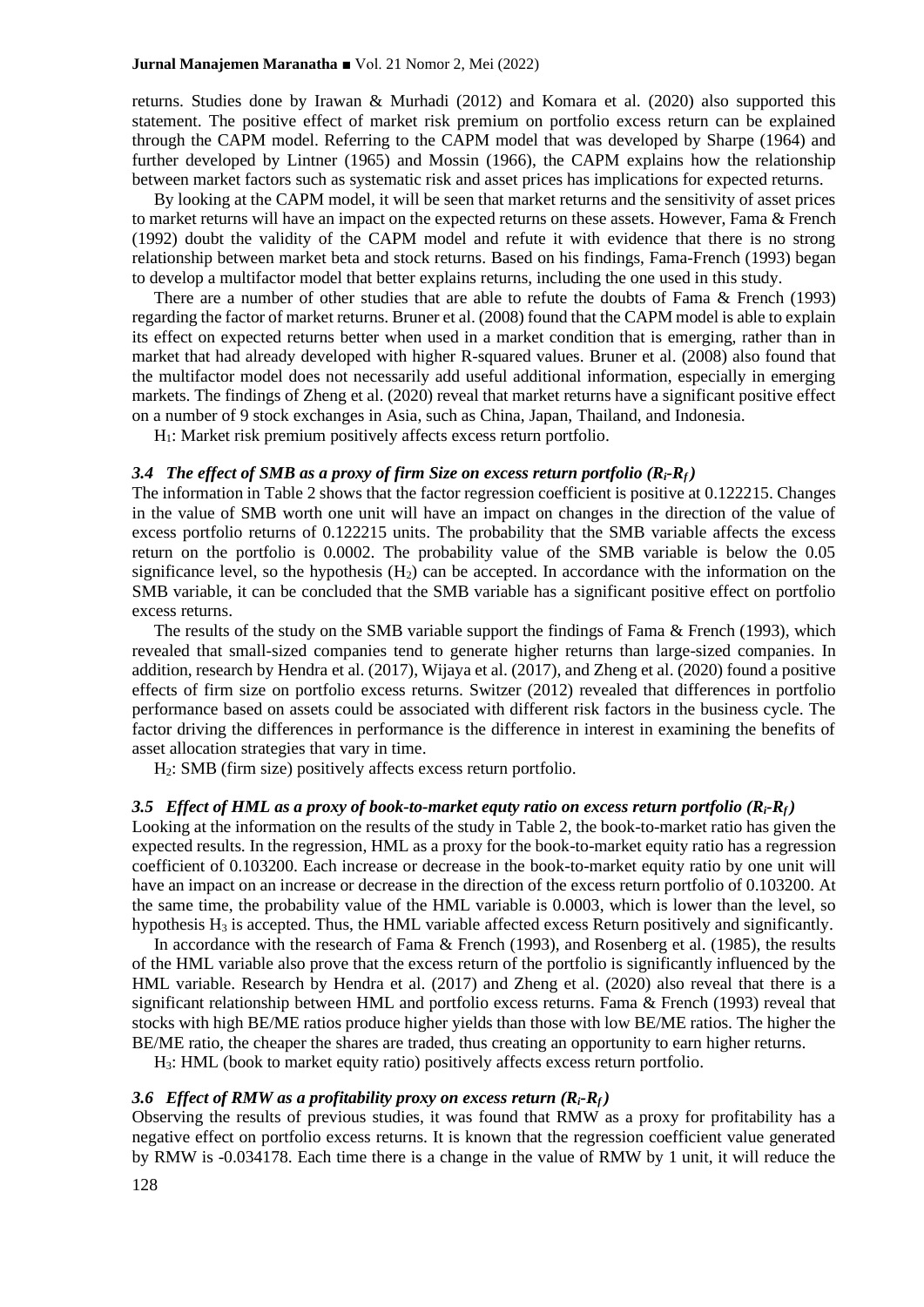excess return portfolio value by -0.034178 units. The significance value of 0.1970, which exceeds the significant level of 0.05, makes  $H_0$  cannot be rejected, and  $H_4$  cannot be accepted. These values findings reveal that the RMW variable as a proxy for profitability does not have a significant effect.

The negative effect of the RMW variable on the excess return of the portfolio, which is not significant, is a strange thing. Logically, the company's shares with high productivity, which is reflected in the high level of ROE, should produce high returns as well. The results of research by Wijaya et al. (2017) and Fama & French (2014) reveal that RMW as a proxy for profitability will affect portfolio excess significantly positively. Robust companies should produce performance returns that are in accordance with their productivity. Novy-Marx (2012) explains that investors from highly productive companies would demand high returns. The statement that there should be a relationship between productivity and high returns can be observed with the dividend valuation equation.

$$
M_{t} = \sum_{\tau=1}^{\infty} \frac{E(D_{t+\tau})}{(1+r)^{\tau}}
$$
.................(2)

Or it can be translated and divided by the book value of the *t-period*,

$$
\frac{M_{t}}{B_{t}} = \frac{\sum_{r=1}^{\infty} \frac{E(Y_{t+r} - \delta B_{t+r})}{(1+r)^{t}}}{B_{t}}
$$
 (3)

Notes:

| Mt | Price in period t |
|----|-------------------|
|----|-------------------|

| $E(Dt+\tau)=$ |  |  | Expected dividend period e t+ $\tau$ |
|---------------|--|--|--------------------------------------|
|---------------|--|--|--------------------------------------|

 $r =$  Expected return on the stock in the long term

 $Bt =$  Book value period t

 $Yt+\tau$  = Expected earnings period  $t+\tau$ 

 $\delta B t + \tau$  = Changes in book value of period t and period t- 1

Equation 2, which is further elaborated in Equation 3, is able to explain how the level of profitability should affect the price level of a stock ( $M_t$ ). Looking at the formula, the expected dividend  $E(D_{1+\tau})$  is obtained from the expected earnings  $(Y_{1+t})$  in the 1+τ period, minus the change in the book value investment for the  $1+\tau$  period. The greater the value of expected earnings compared to the book value of equity, the nature of the value of shares will be even greater. The high stock value affects the level of returns obtained. However, a question arises that casts doubt on whether the probability performance will positively affect stock values as well.

Returning to equation 3, it can be seen that in finding the value of shares in period  $t(M_t)$ , it is obtained by the sum of the values of  $E(D_{1+\tau})$  discounted by the rate of r. In accordance with the statement of Novy-Marx (2012), investors from highly productive companies will demand high returns. Then the level of required return (r) will be higher and reduce the opportunity for investors to generate returns because the price reflected has been adjusted to a high level of required return as well. For example, a company with a robust ROE level will usually have a PER level as a proxy for high stock premiums as well. For example, as of December 2020, stocks with high ROE, such as BBCA and CPIN, have PER values of 30.26 and 27.33. Meanwhile, stocks with low ROE, such as ASII and TLKM, have lower PER, namely 14.73 and 17.74.

H4: RMW (Profitability) positively affects excess return.

#### 3.7 *Effect of CMA as an investment proxy on excess return portfolio(* $R_i$ *-* $R_f$ *)*

The results of the study show that the CMA variable as a proxy for investment has a positive influence on the excess return on the portfolio. The positive influence of the CMA variable can be seen from the regression coefficient value of 0.020442. The probability value of the CMA variable is 0.5206, which exceeds the 0.05 significance level, so  $H_5$  cannot be accepted. So even though it is known that the excess return of the portfolio is positively influenced by the CMA, the effect is not significant.

The results of the study on the CMA variable were not in accordance with what had been previously hypothesized. It is hypothesized that the CMA variable as a proxy for investment affects portfolio excess returns significantly, as found by Wijaya et al. (2017) and Fama & French (2014). Fairfield et al. (2003),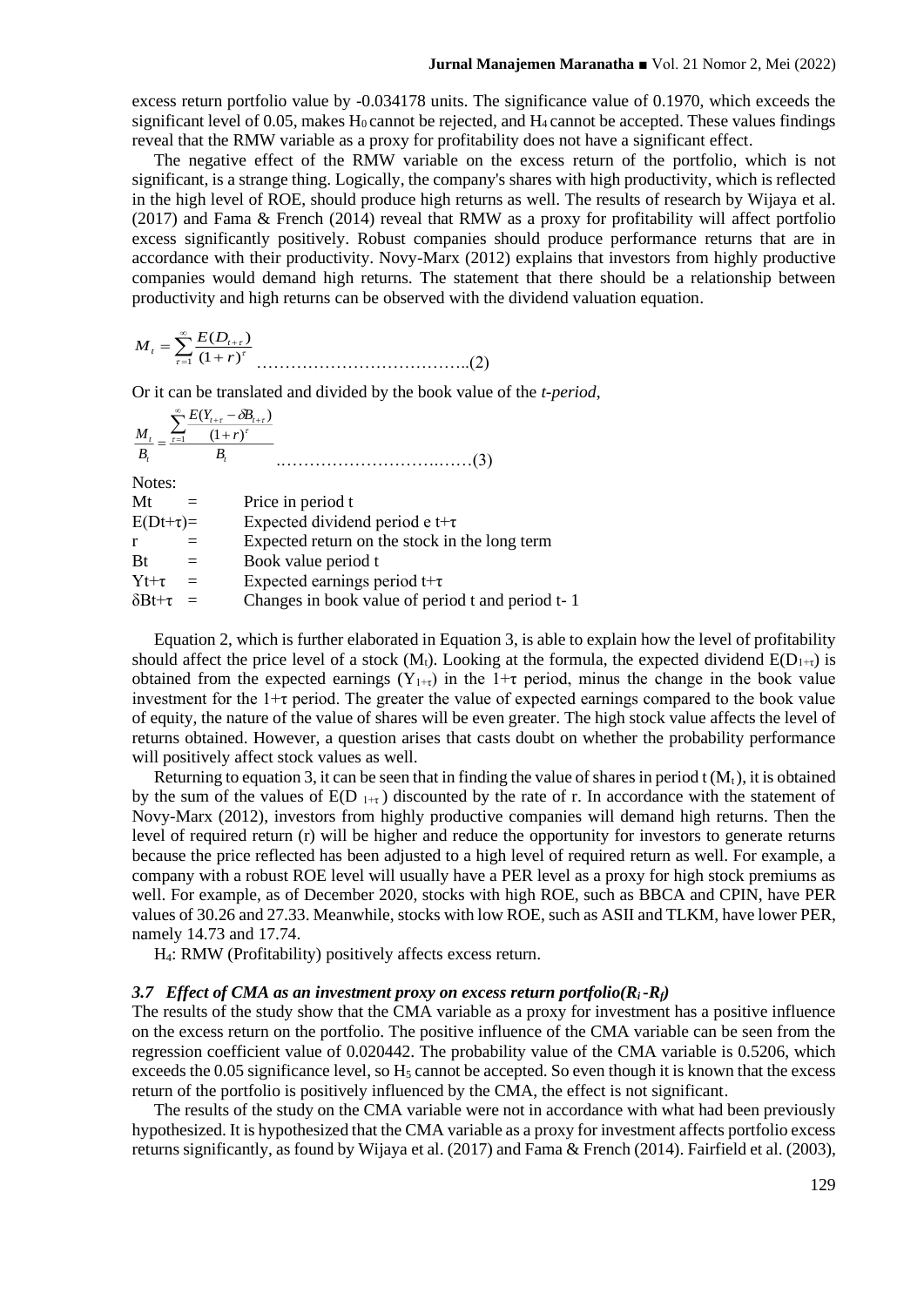Richardson & Sloan (2003), and Titman et al. (2004) show a negative relationship between average returns and investment. Lee et al. (2017) stated that the higher the expected net cash flow to the current market value, the higher the yield. The calculation of the expected net cash flow is obtained by looking at the relationship between cash flows received and outflows in equation 3.

Besides being able to explain the effect of profitability on excess return, equation three can describe the relationship between investment and returns. The expected dividend value in equations 2 and 3 is obtained from expected earnings minus the investment in equity. The smaller the investment required to generate expected earnings, the bigger the expected dividend. Therefore, Fama & French (2014) suspect that companies with conservative investments will produce better stock performance than aggressive companies due to reinvestment.

A number of arguments can be used to doubt the significant positive effect of the CMA variable as an investment proxy on portfolio excess returns. In addition, there are also a number of studies that doubt the relationship between CMA and yield, such as Saleh's (2020) study. The first argument, the level of investment in accordance with the life cycle will create great benefits for the company and have implications for the value of the stock itself. For example, a company that is in the period of product development and growth requires a large investment to fund its business. The large growth in corporate funding that is still in this phase will provide great benefits for both the company and investors. Meanwhile, for companies that are in a decline phase, funding growth can actually have a negative impact on the company and its investors. This statement is supported by the findings of Anderson  $\&$ Zeitham (1984), who found that investment spending at the growth stage was able to generate high profits. In addition, investments can be used as leverage. For example, a company invests in capital goods with debt financing. With funding can provide benefits through tax savings, increased cash flow, and increased EPS. The company can bear a lower cost of capital with debt due to tax benefits, which has implications for cash flow and EPS received by investors.

H5: CMA (Investment) positively affect excess return.

### 3.8 *Effect of WML as a momentum proxy on excess return portfolio*  $(R_i - R_f)$

Based on the results, momentum proxy is able to have a positive influence on the excess return portfolio value. With a regression coefficient value of 0.072176, every one unit change in WML will have an impact on changes in the value of the excess return portfolio in the direction of 0.072176 units. Meanwhile, the significance value of the WML variable is 0.0045, which exceeds the 0.05 significance level, so that the  $H_6$  of the study can be accepted. Based on the information previously described, the WML variable has a significant positive effect on portfolio excess returns.

The results of the WML variable obtained previously are in line with a number of other studies. Jegadeesh & Titman's (1993) revealed that following the momentum was able to provide significant abnormal returns. Grinblatt et al. (1995) and Carhart (1997) find that funds following a momentum strategy perform well before management fees and transaction fees. Stocks that produce good or bad performance tend not to change significantly. Meanwhile, in testing common risk factor models such as The Six Factor Model and The Four Factor Model, Munawaroh & Sunarsih (2020) and Candika (2017) state that WML or UMD (Up minus Down) has a positive influence on the momentum factor on portfolio excess returns. Munawaroh & Sunarsih (2020) argue for stocks that perform well for one year, investors will respond positively by buying them.

 $H<sub>6</sub>$ : WML (Momentum) positively affects excess return.

## 4 **CONCLUSION**

In accordance with the analysis and discussion of the results of panel data regression and hypothesis testing both simultaneously and partially on each variable, a number of conclusions can be summarized. The common risk factor variables tested, namely  $(R_m-R_f)$ , SMB, HML, RMW, CMA, and WML, were simultaneously able to have an effect on portfolio excess returns. Based on the results of this study, in forming a portfolio, investors are expected to pay close attention to the that a significant positive market risk premium (Rm-Rf) indicates that the capital market provides incentives that are higher than the riskfree interest rate on the money market, meaning that the formation of a portfolio will generate excess returns. The results also show that the portfolio components of The Bisnis-27 that produces excess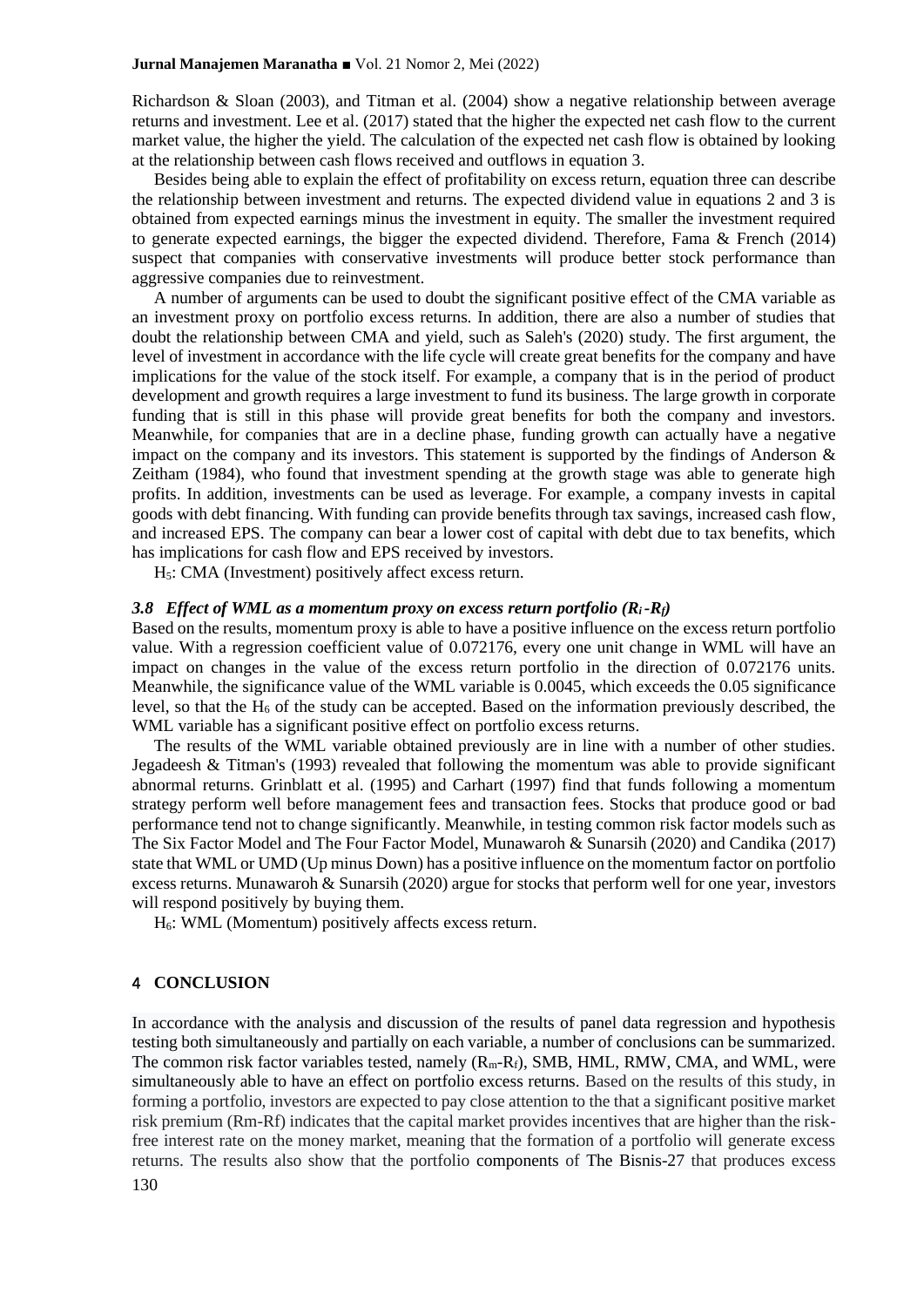returns is dominated by small-size stocks (SMB), which can provide significant benefits, supported by undervalued stocks with a high market-to-book ratio (HML). The significant momentum results show that the portfolio that gets abnormal returns is dominated by the winner stock (WML) strategy. As for profitability (RMW) and investment (CMA), it is not significant because in a crisis due to the COVID-19 pandemic, the average profitability of stocks decreased, and the ones that we're able to survive were conservative stocks. So that RMW and CMA proved insignificant.

The market risk premium variable  $(R_m - R_f)$  is a variable that significantly influences the direction of the excess return of the portfolio of components of The Bisnis-27 Index for the 2016-2020 period. In fact, the significant effect of market risk premium on excess return is also seen in the entire portfolio. SMB, HML and WML also show a strong relationship with excess returns on the portfolio of components of The Bisnis-27 Index for the 2016-2020 period. Although there are a number of factors that are strongly related to excess portfolio returns, RMW and CMA as proxies for investment factors are also unable to show a significant effect on excess returns on the components of The Bisnis-27 Index for the 2016-2020 period.

In making investment decisions, investors should look at everything holistically. market yield factors, firm size, market-to-book equity value, and momentum can affect the yield received. Therefore, when investing and forming a portfolio, investors must consider which stocks are selected according to certain characteristics so that portfolio returns are optimal. We recommend that when investing, investors should see whether the current market conditions are favorable or not. Market conditions that continue to fall can be an indication that this time is not the best time to invest because the returns received by investors can be eroded by a decline in stock prices. Investors have to wait for the right moment to invest. If the stock momentum is high, then maybe investors can invest at that time. Meanwhile, investors in choosing securities must see whether the premium on these securities is too large or not. Shares sold at a premium that is too expensive, as seen from the book-to-market equity ratio, can reduce the returns obtained by investors if it's not accompanied by high future growth. Meanwhile, investors can look into smaller companies because they are able to provide greater returns. Small companies have greater growth opportunities than large companies.

Although there is empirical evidence about the effect of six common risk factors on portfolio's excess return, these factors have not been able to explain the overall effect of returns. The effect of these six common risk factors is evident from the adjusted R-squared value of 0.5495, indicating that the six factors are only able to explain 54.95% of portfolio's excess return. There are still a number of 45.05% other factors that are relevant to returns but have not been reflected in this research model. Further research should include other factors so as to be able to explain the influence of common risk factors on returns in a better and more holistic manner.

#### 5 **REFERENCES**

- Anderson, C. R., & Zeithaml, C. P. (1984). Stage of the product life cycle, business strategy, and business performance. *Academy of Management Journal*, *27*(1), 5-24. <https://doi.org/10.5465/255954>
- Basu, S. (1977). Investment performance of common stocks in relation to their price-earnings ratios: A test of the efficient market hypothesis. *The Journal of Finance*, *32*(3), 663-682. <https://doi.org/10.1111/j.1540-6261.1977.tb01979.x>
- Bruner, R. F., Li, W., Kritzman, M., Mygren, S., & Page, S. (2008). Market integration in developed and emerging markets: Evidence from the CAPM. *Emerging Markets Review*, *9*(2), 89-103. http://dx.doi.org/10.1016/j.ememar.2008.02.002
- Candika, Y. I. (2017). Pengujian kekuatan Model Carhat Empat Faktor terhadap excess return saham di Indonesia. *The Indonesian Journal of Applied Business*, *1*(1), 1-15. http://dx.doi.org/10.20473/tijab.V1.I1.2017.60-74
- Carhart, M. M. (1997). On persistence in mutual fund performance. *The Journal of Finance*, *102*(1), 57- 82. https://doi.org/10.2307/2329556
- Fairfield, P. M., Whisenant, J. S., & Yohn, T. L. (2003). Accrued earnings and growth: Implications for future profitability and market mispricing. *The Accounting Review*, *78*(1), 353-371. <https://doi.org/10.2308/accr.2003.78.1.353>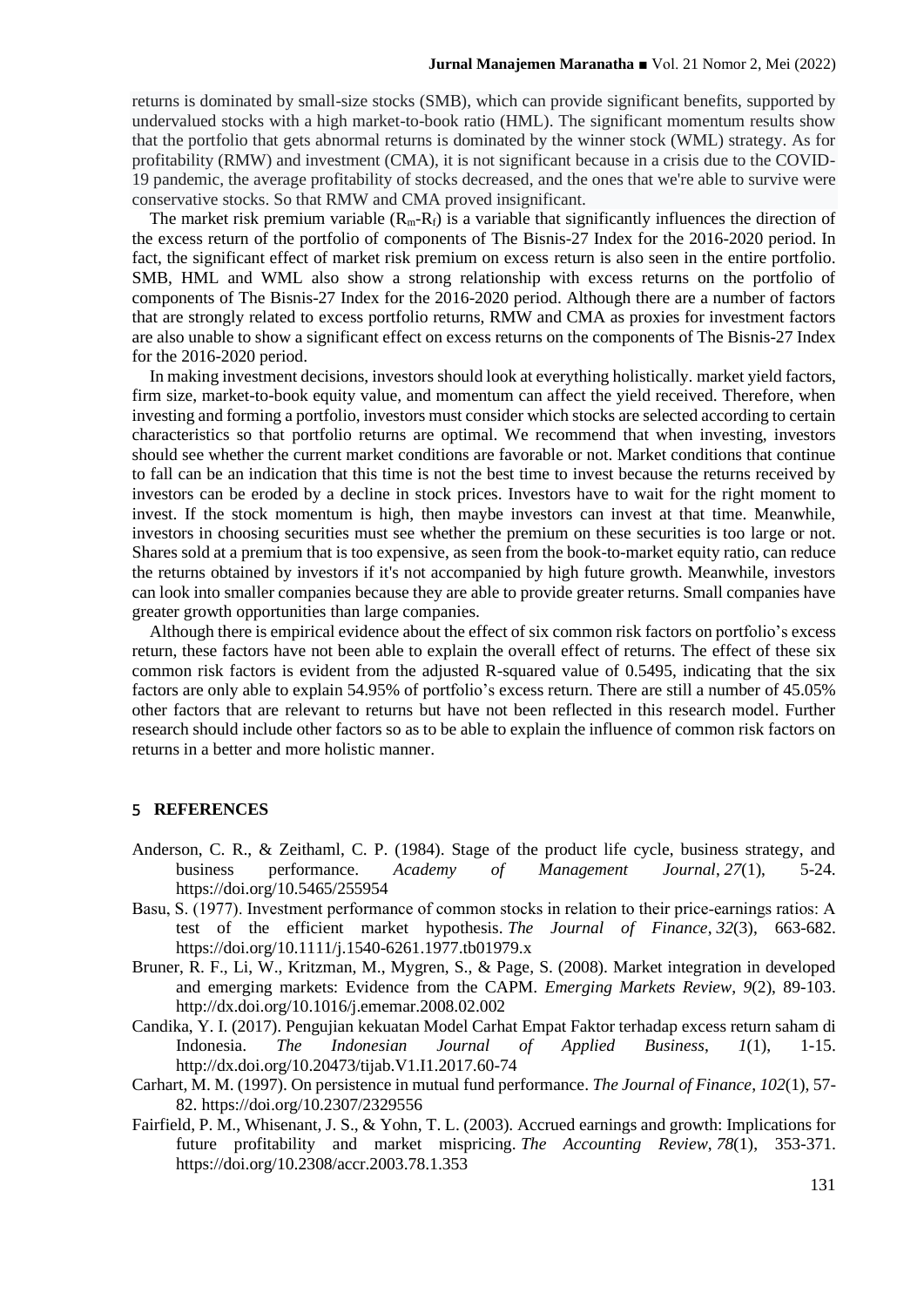- Fama, E. F., & French, K. R. (1992). The cross-section of expected stock returns. *The Journal of Finance, 97*(2), 427-465. https://doi.org/10.2307/2329112
- Fama, E. F., & French, K. R. (1993). Common risk factors in the returns on stocks and bonds. *Journal of Financial Economics*, *33*(1), 3-56. https://doi.org/10.1016/0304-405X(93)90023-5
- Fama, E. F., & French, K. R. (2014). A Five-Factor Asset Pricing Model. *Journal of Financial Economics*, *116*(1), 1-22. https://doi.org/10.1016/j.jfineco.2014.10.010
- Grinblatt, M., Titman, S., & Wermers, R. (1995). Momentum investment strategies, portfolio performance, and herding: A study of mutual fund behavior. *The American Economic Review*, *85*(5), 1088-1105. https://www.jstor.org/stable/2950976
- Hardianto, D., & Suherman, S. (2009). Pengujian Fama-French Three-Factor Model di Indonesia. *Jurnal Keuangan dan Perbankan*, *13*(2), 198-208. <https://doi.org/10.26905/jkdp.v13i2.929>
- Hardjopranoto, W. (2020). *Investasi: Teori dan teknik mencapai/ melampaui nilai keekonomian*. Fakultas Bisnis dan Ekonomika Universitas Surabaya
- Hendra, R. K., Murhadi, W. R., & Wijaya, L. I. (2017). Analisis pengaruh Fama and French Three Factor Model dan Momentum terhadap return di Bursa Efek Indonesia Periode 2010-2014. *Calyptra: Jurnal Ilmiah Mahasiswa Universitas Surabaya*, *6*(1), 688-707. https://journal.ubaya.ac.id/index.php/jimus/article/view/3359
- Irawan, R., & Murhadi, W. R. (2012). Three Factor Model dan kepemilikan asing terhadap tingkat return. *Jurnal Manajemen & Bisnis FBE UBAYA*, *11*(2), 213-226. <http://repository.ubaya.ac.id/id/eprint/34196>
- Jegadeesh, N., & Titman, S. (1993). Returns to buying winners and selling losers: Implications for stock market efficiency. *The Journal of Finance*, *48*(1), 65-91. https://doi.org/10.1111/j.1540- 6261.1993.tb04702.x
- Komara, A., Ghozali, I., & Januarti, I. (2020). Examining the firm value based on signaling theory. In *Proceedings of the 1st International Conference on Accounting, Management, and Entrepreneurship (ICAMER 2019)* (Vol. 123)*.* https://doi.org/10.2991/aebmr.k.200305.001
- Lee, J. E., Glasscock, R., & Park, M. S. (2017). Does the ability of operating cash flows to measure firm performance improve during periods of financial distress?. *Accounting Horizons*, *31*(1), 23-35. <https://doi.org/10.2308/acch-51594>
- Lintner, J. (1965). Security prices, risk, and maximal gains from diversification. *The journal of Finance*, *20*(4), 587-615. <https://doi.org/10.2307/2977249>
- Miller, M. H., & Modigliani, F. (1961). Dividend policy, growth, and the valuation of shares. *The Journal of Business*, *34*(4), 411-433. http://www.jstor.org/stable/2351143
- Mossin, J. (1966). Equilibrium in a capital asset market. *Econometrica: Journal of the Econometric Society*, *34*(4), 768-783. <https://doi.org/10.2307/1910098>
- Munawaroh, U., & Sunarsih, S. (2020). The effects of Fama-French Five Factor and Momentum on Islamic stock portfolio excess return listed in ISSI. *Jurnal Ekonomi dan Keuangan Islam*, *6*(2), 119-133. https://doi.org/10.20885/jeki.vol6.iss2.art4
- Novy-Marx, R. (2012). Is momentum really momentum?. *Journal of Financial Economics*, *103*(3), 429- 453. <https://doi.org/10.1016/j.jfineco.2011.05.003>
- Richardson, S. A., & Sloan, R. G. (2003). External financing and future stock returns. *Rodney l. white center for financial research working paper*, (03-03). <http://dx.doi.org/10.2139/ssrn.383240>
- Rosenberg, B., Reid, K., & Lanstein, R. (1985). Persuasive evidence of market inefficiency. *Journal of Portfolio Management*, *11*(3), 9-16. https://doi.org/10.3905/jpm.1985.409007
- Saleh, M. (2020). Empirical testing of the Five-Factor Model of Fama and French in Indonesia as an emerging capital market. *Journal of Economics and Business*, *3*(1), 19-28. https://doi.org/10.31014/aior.1992.03.01.175
- Salomons, R., & Grootveld, H. (2003). The equity risk premium: Emerging vs. developed markets. *Emerging Markets Review*, *4*(2), 121-144. [https://doi.org/10.1016/S1566-](https://doi.org/10.1016/S1566-0141(03)00024-4) [0141\(03\)00024-4](https://doi.org/10.1016/S1566-0141(03)00024-4)
- Sharpe, W. F. (1964). Capital asset prices: A theory of market equilibrium under conditions of risk. *The Journal of Finance*, *19*(3), 425-442. <https://doi.org/10.1111/j.1540-6261.1964.tb02865.x>
- Switzer, L. N. (2012). The relative performance of small cap firms and default risk across the business cycle: International evidence. *International Journal of Business*, *17*(4), 379-396. https://doi.org/10.1016/j.najef.2010.10.002